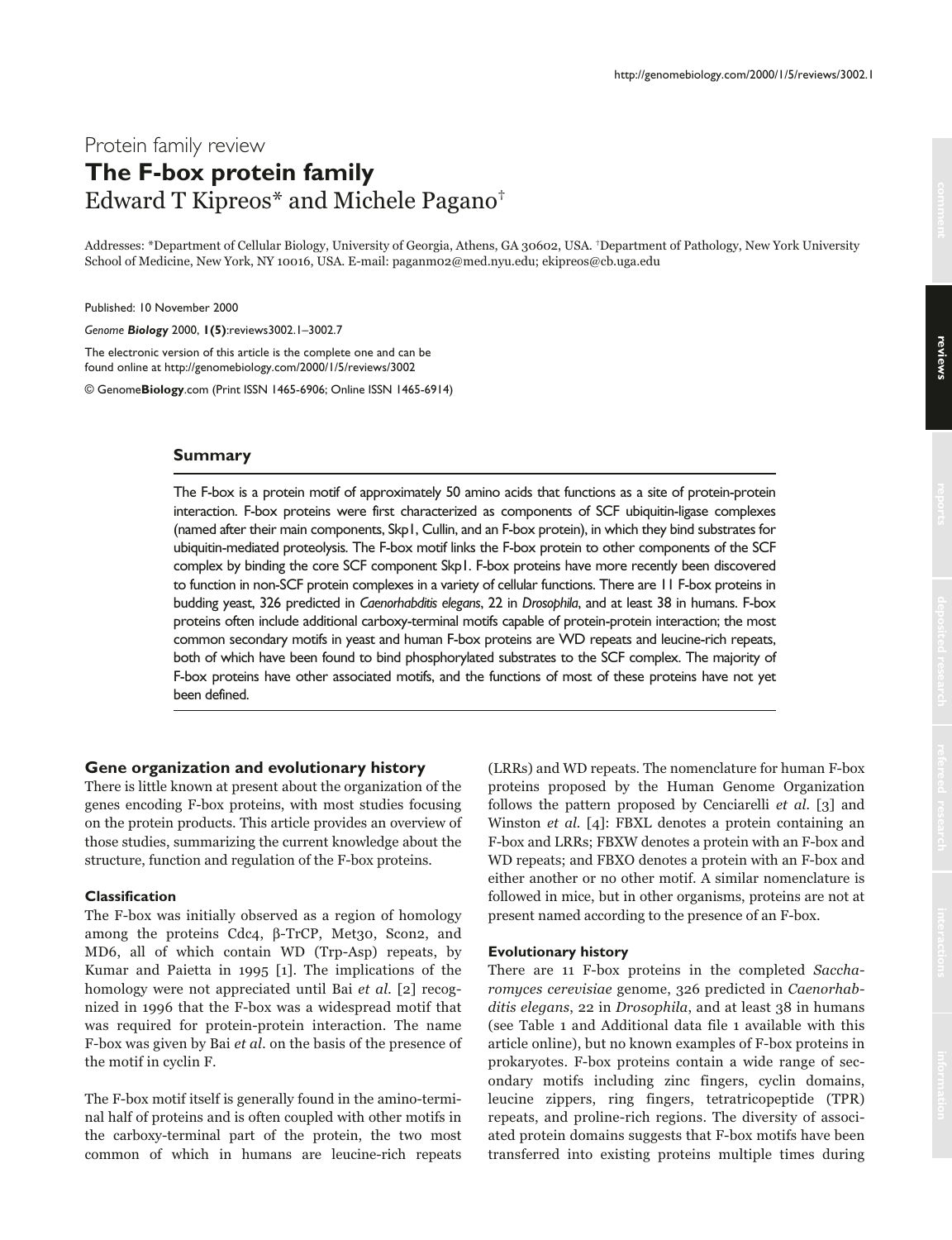**Table 1**

| F-box proteins in the yeast, nematode, and human genomes |                                                                                           |                                    |                                                                                                                          |  |
|----------------------------------------------------------|-------------------------------------------------------------------------------------------|------------------------------------|--------------------------------------------------------------------------------------------------------------------------|--|
| Additional<br>motifs                                     | S. cerevisiae                                                                             | C. elegans                         | Human                                                                                                                    |  |
| <b>WD</b> repeats                                        | $\mathbf{2}$<br>Cdc4<br>Met30                                                             | 3<br>$LIN-23$<br>SEL-10<br>T01E8.4 | 5<br>FBXWI (β-TrCP)<br>FBXWIB (β-TrCP2/HOS)<br>FBXW2<br>FBXW3<br>FBXW6*                                                  |  |
| Leucine-rich<br>repeats                                  | $\mathbf{2}$<br>Grrl<br><b>YOR080w</b>                                                    | 3<br>C02F5.7<br>F48E8.7<br>F58E1.8 | 10<br>FBXLI (SKP2)<br>FBXL <sub>2</sub><br>FBXL3A<br>FBXL3B<br>FBXL4 - FBXL7<br>FBXL9<br><b>FBXLII</b>                   |  |
| FTH / DUF38                                              | 0                                                                                         | $135^+$                            | 0                                                                                                                        |  |
| PfamB <sub>45</sub>                                      | $\bf{0}$                                                                                  | 56†                                | 0                                                                                                                        |  |
| Other/none                                               | 7<br>Ella<br>YNL311c<br><b>YML088w</b><br><b>YLR368w</b><br>YDR219c<br>YILI49w<br>YDR131c | 129 <sup>†</sup>                   | 21<br>FBXOI (cyclin F)<br>FBXO2 (NFB42)<br>FBXO3 - FBXO12*<br><b>FBXO20 - FBXO26*</b><br>FBXO <sub>29</sub><br>Elongin A |  |
| Total                                                    | п                                                                                         | 326                                | 36                                                                                                                       |  |

The proteins in this table were obtained from the European Bioinformatics Institute InterPro Project [29] with additional entries (20 for *C. elegans* and 3 for humans) discovered through database analysis by ETK. \*This is the first report of FBXW6, FBXO12, and FBXO26 as F-box proteins. They were identified by database search and correspond to the GenBank [31] entries FLJ11071 (accession number NM\_018315.1), FLJ20188 (accession number NM\_017703), and KIAA1195/muscle disease-related protein (accession number AB033021/AF204674), respectively. *FBXO12* is the apparent ortholog of murine *fbxo12*. Missing numbers in the human *FBX* gene series have been given to mouse genes for which the human orthologs have not (yet) been identified. †The very large number of *C. elegans* proteins in these categories are listed in Additional data file 1.

eukaryotic evolution. Evolutionary constraints are higher for certain classes of F-box proteins: all of the human FBXW or FBXL proteins have counterparts in C. elegans with most also conserved in yeast, but only about half of the human FBXO class of proteins is conserved in nematodes or yeast.

An interesting observation is the huge number of F-box proteins in C. elegans. The F-box motif is the fourth most common protein domain in C. elegans, with their number dwarfing the F-boxes found in other species by a factor of ten. Over half of the predicted C. elegans F-box proteins (135) are found with another motif known as DUF38 (domain of unknown function  $38$ ) or FTH (FOG-2 homology) [5]. The FTH/DUF38 domain is found mostly in nematodes, with

none in humans or yeast. A second domain, PfamB-45, is found in another 56 C. elegans F-box proteins. Both of these cases suggest the expansion of single progenitor genes within nematodes.

# **Characteristic structural features**

The F-box motif has approximately 50 residues. As can be seen from the consensus sequence (Figure 1), there are very few invariant positions; the least variable are positions 8 (92% of the 234 F-box proteins used for the consensus have leucine or methionine), 9 (92% proline), 16 (86% isoleucine or valine), 20 (81% leucine or methionine), and 32 (92% serine or cysteine). This lack of a strict consensus makes identification by eye difficult; it is therefore prudent to use search algorithms to detect F-boxes. Currently, the two best search algorithms are found in the Prosite and Pfam databases [6]. Occasionally, one database will give a significant score to an F-box in a given protein when the other does not detect it, so both databases should be searched.

# **Localization and function Localization**

There have been a limited number of studies analyzing the subcellular localization of F-box proteins, and in all but a couple of cases this analysis was performed with overexpressed tagged proteins (see for example the supplementary material in [3,4]). Some F-box proteins were found to be distributed both in the cytoplasm and in the nucleus. The identical localization of wild-type and mutant F-box proteins demonstrates that the presence of the F-box and the F-boxdependent binding to Skp1 does not determine the subcellular localization of these proteins. While the expression of mRNAs encoding some F-box proteins have been found in all tissues tested, others are clearly tissue-specific. Because of the large number of F-box proteins, this information is too complex to be summarized here.

#### **Function**

The F-box motif functions to mediate protein-protein interaction. F-box proteins were first described as components of SCF ubiqutin-ligase (E3) complexes [7,8]. SCF complexes contain four components: Skp1, a cullin, Rbx1/Roc1/Hrt1, and an F-box protein (Figure 2a) [9-11]. SCF complexes facilitate interaction between substrates and ubiquitin-conjugating enzymes, which then covalently transfer ubiquitin onto substrates. Poly-ubiquitinated substrates are subsequently degraded by the 26S proteasome [12]. The F-box protein is the subunit of the SCF complex that binds specific substrates, and it links to the complex by binding Skp1 through the F-box itself.

In both yeast and human cells, multiple SCF complexes are present that differ only in the F-box protein component. In yeast, there are three characterized SCF complexes: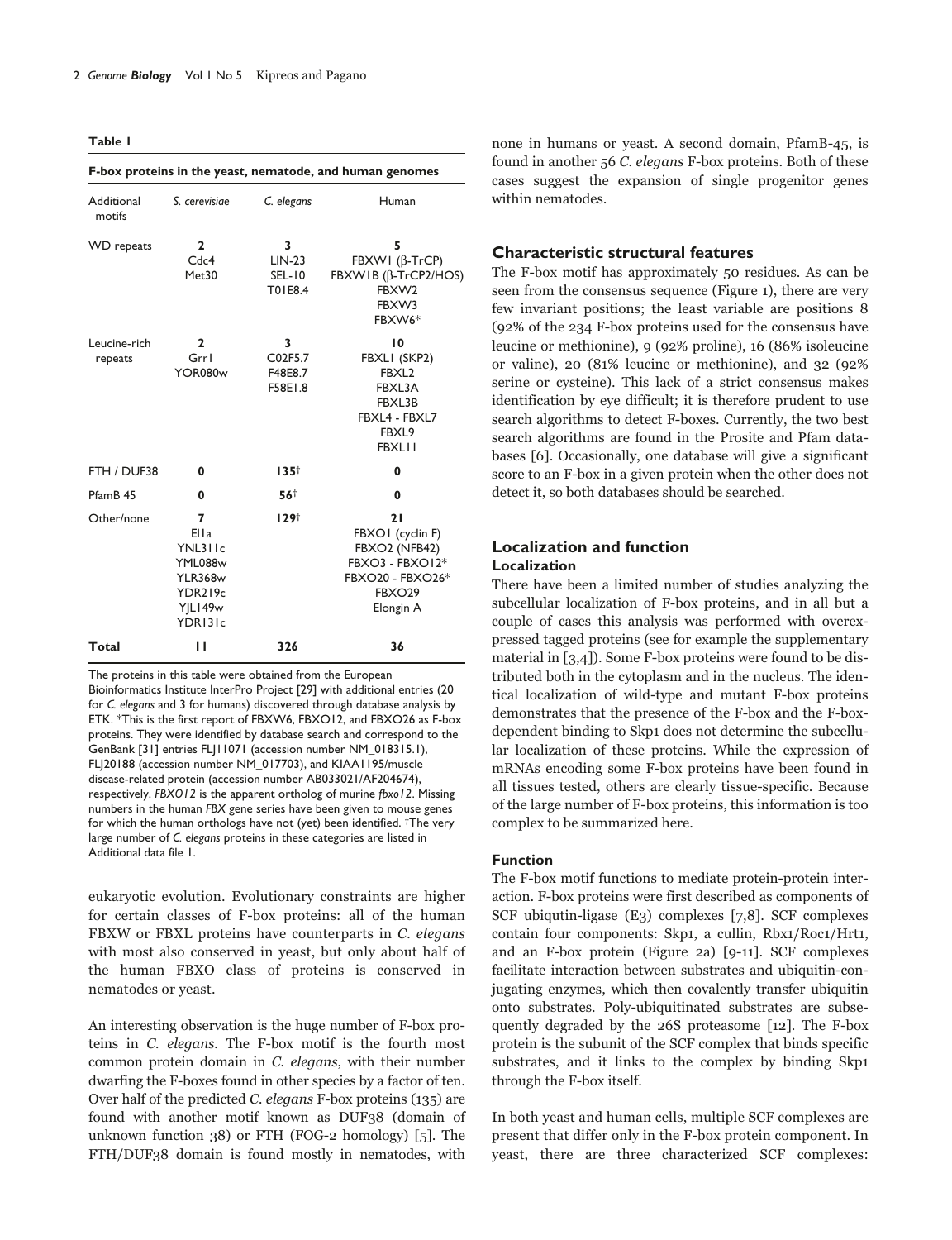



## **Figure 1**

The F-box consensus sequence. The consensus was derived from the alignment of 234 sequences used to create the Pfam F-box profile [30]; the single-letter amino-acid code is used. Bold and underlined capital letters signify residues found in over 40% of the F-box sequences; bold, non-underlined, capital letters signify residues found in 20-40% of the F-boxes; bold lower case letters indicate residues found in 15-19% of the F-boxes; and non-bold lower case letters indicate residues found in 10-14% of the F-boxes. A minority of F-boxes contain small insertions in the alignment after positions 11 or 24, or small (1-3 residue gaps) at various locations.

SCFCdc4, SCFMet30, and SCFGrr1, designated according to their F-box-containing component. The ability of the SCF backbone to bind multiple F-box proteins, each with specific substrate specificity, substantially increases the substrate repertoire. The F-box proteins found to function in SCF complexes have so far been those that have WD repeats or LRRs in their carboxyl termini, with substrate binding occurring via those motifs. Interestingly, human FBXO4 and FBXO7 have been found to co-immunoprecipitate both with the cullin Cul1 and with Skp1, and the immunoprecipitates are associated with ubiquitin-ligase activity, suggesting that classes of F-box proteins other than the FBXW and FBXL classes can function in SCF complexes [3].

SCF complexes generally recognize substrates after they are phosphorylated on specific epitopes [10]. Phosphorylation is one of the major mechanisms used by cells to rapidly transduce signals. SCF complexes are therefore ideal for dynamic processes that require an abrupt change to be made irreversible (at least in the short term) via the degradation of key proteins. Examples of such processes are cellcycle phase transitions - during which the cell-cycle regulators that were required for the previous phase are degraded as the cell enters the new phase - and shifts in transcription that last for a longer time period than otherwise because a transcriptional inhibitor is degraded. There is a wide variety of SCF targets that include cell-cycle regulators, for example, G1-phase cyclins, cyclin-dependent kinase inhibitors, DNA replication factors, and transcription factors that promote cell-cycle progression, as well as non-cell-cycle functions, such as a cytoskeletal regulator, cell-surface receptors, transcription-factor inhibitors, and non-cell-cycle transcription factors (Table 2).

F-box proteins have also been found to function in four other biochemical contexts. First, in yeast, the Ctf13 protein contains a diverged F-box motif that is not picked up by Prosite or Pfam search algorithms, but which has been demonstrated to be required for binding to Skp1 [13]. Ctf13 is an integral component of the CBF3 kinetochore complex, which binds microtubules to the condensed mitotic chromosomes

(Figure 2b). Binding of Skp1 facilitates Ctf13 phosphorylation by an unknown kinase, which allows Ctf13 to assemble into the CBF3 complex  $[13,14]$ . Complete loss of *CTF13* is lethal, while at permissive temperatures, *ctf13* temperaturesensitive mutants missegregate chromosomes [15].

Second, Elongin A, the transcriptionally active subunit of the Elongin (SIII) complex - which facilitates transcription elongation by RNA polymerase II [16] - is an F-box protein (Figure 2c). Elongin A was isolated by virtue of its ability to increase the catalytic rate of transcript elongation by RNA polymerase II *in vitro* [16]. Binding of the other components of the complex, Elongin B and C, increases the specific activity of Elongin A. The F-box motif of Elongin A is in the smallest region shown to be sufficient for Elongin A to bind Elongin C in both yeast and humans  $[17,18]$ . Elongin C has homology to Skp1; the F-box-Elongin C interaction may therefore be evolutionarily conserved.

The third additional biochemical context in which F-boxes are implicated is in C. elegans, where the F-box protein FOG-2, which also contains an FTH/DUF38 motif, forms a complex with the RNA-binding protein GLD-1 through an interaction with the FTH/DUF38 domain and/or sequences carboxy-terminal to it (Figure 2d) [5]. FOG-2 is required for spermatogenesis in C. elegans hermaphrodites. The complex binds the 3' untranslated region of tra-2 mRNA in the germline and inhibits its translation, thereby allowing spermatogenesis to occur  $[5,19]$ ; the function of the F-box motif in FOG-2 has not been determined.

Finally, in both *Xenopus* and human, cyclin F has been found to bind cyclin B1 through a direct protein interaction between the cyclin box of cyclin F and the cytoplasmic retention signal (CRS) domain of cyclin B (Figure 2e) [20]. Subcellular mislocalization of cyclin F or cyclin B causes a co-mislocalization of the other cyclin, indicating a strong interaction. The distribution of cyclin B1 changes from cytoplasmic to nuclear during the transition from G2 to M phase, yet neither cyclin B1 nor the associated cdc2 kinase has a nuclear localization signal (NLS). The interaction of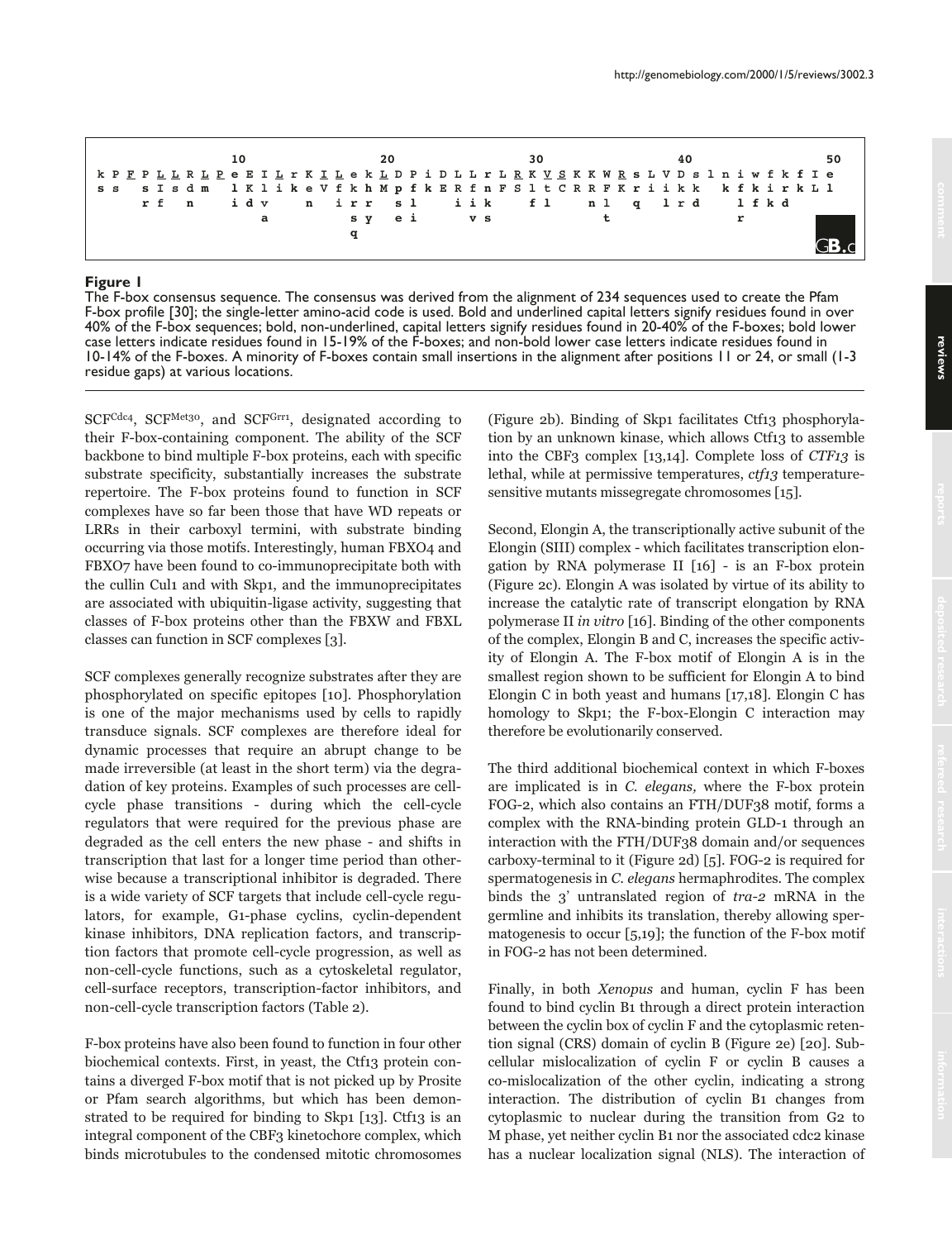

## **Figure 2**

F-box protein functions. **(a)** The SCF complex. The F-box protein is linked to the SCF complex via interaction between the F-box and Skp1. A ubiquitin-conjugating enzyme (Ubc) binds to the SCF complex and transfers ubiquitin (Ub) onto substrates bound by the F-box protein. When the substrate becomes poly-ubiquitinated, it is degraded by the 26S proteasome. **(b)** Skp1 binds to the F-box of Ctf13, facilitating Ctf13 phosphorylation, which allows Ctf13 to form the structural core of the CBF3 centromere-binding complex. **(c)** The F-box of Elongin A binds Elongin C (El C). The association of Elongins B and C with A increases Elongin A transcriptional activity. **(d)** The FOG-2/GLD-1 complex binds the 3' UTR of *tra-2* mRNA to translationally repress it. The function of the F-box of FOG-2 is currently unknown. **(e)** Cyclin F binds to cyclin B1-cdc2 through a direct association of the cyclin F 'cyclin box' with the CRS domain of cyclin B1, and may be required for cyclin B1 nuclear localization. The function of the F-box of cyclin F is unknown. NLS, nuclear localization signal.

cyclin B1 with cyclin F, which has two NLSs, may be important in mediating its nuclear entry. The function of the F-box motif of cyclin F is currently unknown.

# **Regulation**

F-box proteins have been observed to be regulated by several mechanisms and at different levels: for example, synthesis, degradation, and association with SCF components. The three yeast F-box proteins Cdc4, Grr1, and Met30 are intrinsically unstable proteins whose levels do not oscillate during the cell cycle. It appears that they are subjected to ubiquitin-proteasome mediated degradation by an autocatalytic mechanism. Whereas the degradation of Cdc4 and Grr1 is dependent on their abilities to bind Skp1 through their F-boxes [21,22], Met30 seems to be ubiquitinated in a cullin-dependent manner but in an F-box-independent manner [23].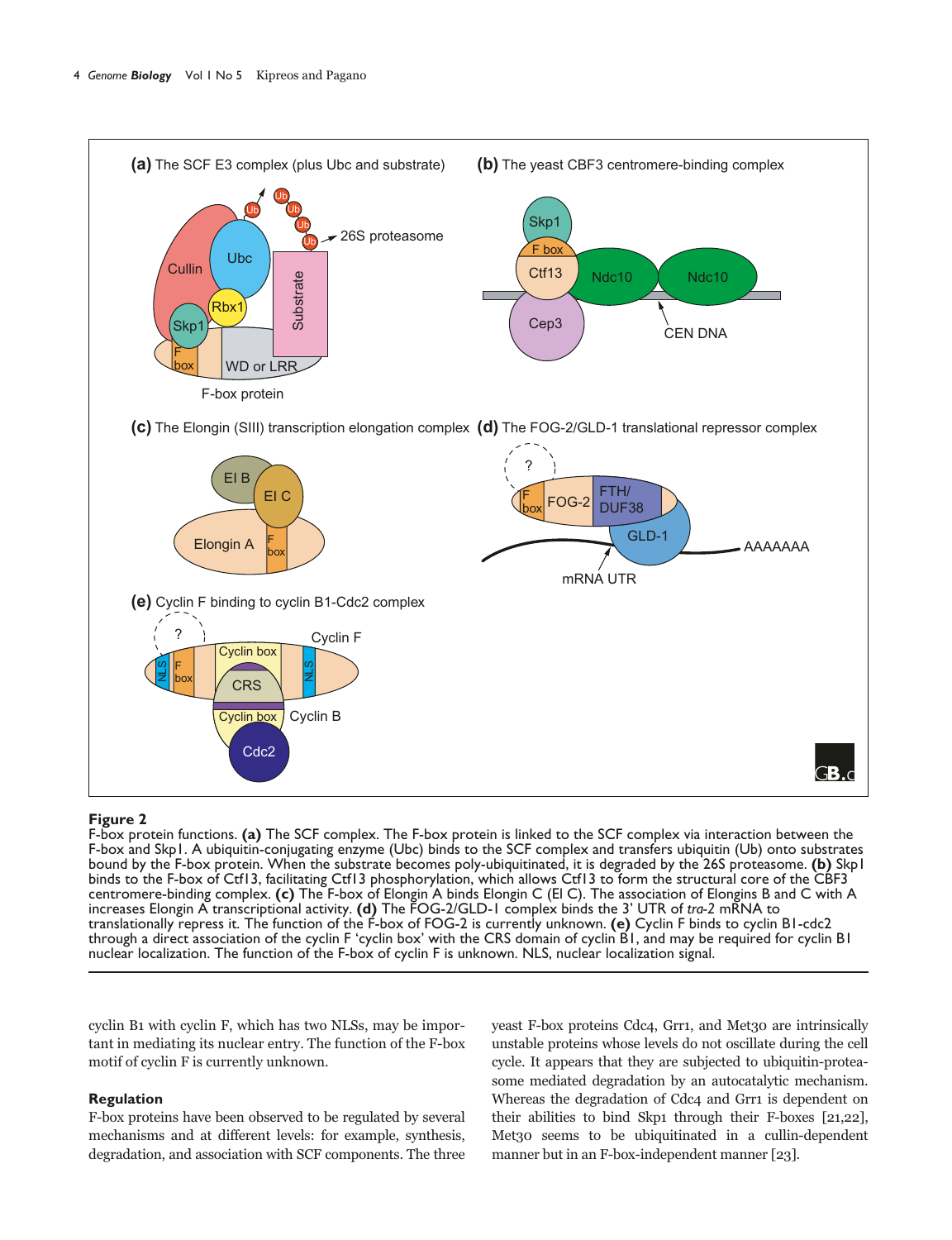## **F-box proteins that function in SCF complexes**

| F-box protein      | Organism                    | <b>Substrates</b>                                                                                                                                                            | Mutant phenotype                                                                            |
|--------------------|-----------------------------|------------------------------------------------------------------------------------------------------------------------------------------------------------------------------|---------------------------------------------------------------------------------------------|
| Cdc4               | S. cerevisiae               | Sic1 and Far1 - CDK inhibitors<br>Cdc6 - DNA replication factor<br>Gcn4 - transcription factor                                                                               | GI cell-cycle arrest                                                                        |
| Met30              | S. cerevisiae               | Met4 - transcription factor<br>Swel-cell cycle kinase                                                                                                                        | GI cell-cycle arrest                                                                        |
| Grrl               | S. cerevisiae               | Cln1 and Cln2 - G1 cyclins<br>Gic2 - cytoskeleton regulator                                                                                                                  | Defective glucose signaling                                                                 |
| Popl               | S. pombe                    | Rum1 - CDK inhibitor<br>Cdc18 - DNA replication factor                                                                                                                       | Polyploidy                                                                                  |
| Pop2/Sud1          | S. pombe                    | Rum1 - CDK inhibitor<br>Cdc18 - DNA replication factor                                                                                                                       | Polyploidy                                                                                  |
| Scon2*             | N. crassa                   | ŗ                                                                                                                                                                            | Defective sulfur response                                                                   |
| $SconB*$           | A. nidulans                 | ŗ                                                                                                                                                                            | Defective sulfur response                                                                   |
| <b>TIRI</b>        | A. thaliana                 | ŗ                                                                                                                                                                            | Defective auxin response                                                                    |
| COII <sup>*</sup>  | A. thaliana                 | ŗ                                                                                                                                                                            | Defective jasmonite response                                                                |
| $LIN-23*$          | C. elegans                  | ŗ                                                                                                                                                                            | Hyperplasia                                                                                 |
| $SEL-10*$          | C. elegans                  | LIN-12 - cell surface receptor                                                                                                                                               | Basically wild type                                                                         |
| $Slimb*$           | D. melanogaster             | Armadillo - adhesion and signaling<br>Cubitus Interruptus - transcription factor                                                                                             | Centrosome over-replication and mutant clones induce<br>ectopic limbs in surrounding tissue |
| $\beta$ -TrCP      | H. sapiens                  | $\beta$ -catenin - adhesion and signaling<br>$\mathsf{I}\kappa\mathsf{B}\alpha$ - transcription inhibitor<br>CD4 - cell surface receptor<br>(when cells are infected by HIV) | ŗ                                                                                           |
| $\beta$ -TrCP2/HOS | H. sapiens                  | $\beta$ -catenin - adhesion and signaling<br>$\mathsf{I}\kappa\mathsf{B}\alpha$ - transcription inhibitor                                                                    | ļ                                                                                           |
| SKP <sub>2</sub>   | H. sapiens /<br>M. musculus | cyclin E- G1 cyclin (free, not bound by CDK2)<br>p27KIPI - CDK inhibitor                                                                                                     | Small mice with some polyploid tissues and centrosome<br>over-replication                   |

\*F-box proteins that have not been experimentally demonstrated to function in SCF complexes, but each are orthologs of known SCF proteins in other organisms and so are likely to function in SCF complexes. Two other plant F-box proteins, UFO and FIM, are required for flower development in *Arabidopsis thaliana* and *Antirrhinum majus*, respectively [32,33]. Although both of these F-box proteins bind to Skp1 proteins, it is unclear whether they function in SCF complexes or bind Skp1 for other purposes, as is the case for Ctf13. Additional potential substrates that have not been conclusively documented are not listed. References can be obtained from [10], with the exception of the more recent references for LIN-23 [34], centrosome overreplication in Slimb mutants [35], and the substrates Met4 [36], Gcn4 [37], cyclin E [38], and p27<sup>KIPI</sup> [25,38-40]. Species included in the table are *Saccharomyces cerevisiae, Schizosaccharomyces pombe, Neurospora crassa, Aspergillus nidulans, Arabidopsis thaliana, Caenorhabditis elegans, Drosophila melanogaster, Homo sapiens* and *Mus musculus*.

Mammalian Skp2 is degraded by the ubiquitin-proteasome pathway but its expression is mostly regulated at a transcriptional level (A.C. Carrano and M.P., unpublished observations; [24]). The expression of both Skp2 mRNA [24] and Skp2 protein [25] are cell-cycle-regulated, peaking in S phase and declining as cells progress through M phase. In contrast, the expression of the other subunits of the SCF<sup>Skp2</sup> ligase complex (Cul1, Skp1, and Roc1), as well as its ubiquitin-conjugating enzyme (Ubc3), do not fluctuate through the cell cycle. Thus, although the ubiquitination of Skp2 substrates is regulated by their own phosphorylation, which allows their recognition by Skp2, a second level of control is ensured by the cell-cycle oscillations in Skp2

levels. The only characterized post-translational modification of an F-box protein is phosphorylation of Skp2 on Ser $\frac{1}{26}$  by the cyclin A-cdk2 complex [26], but the significance of this modification is currently unknown.

Enforced expression of  $\beta$ -catenin induces the expression of the F-box protein β-TrCP [27]. Although β-catenin can act as a transcriptional regulator, induction of β-TrCP by β-catenin is due to a stabilization of β-TrCP mRNA. As β-catenin is an SCF<sup>β-Trcp</sup> substrate, stimulation of  $\beta$ -TrCP expression by β-catenin results in an accelerated degradation of β-catenin itself, suggesting that a negative feedback loop may control the β-catenin pathway. Finally, the association of Grr1 with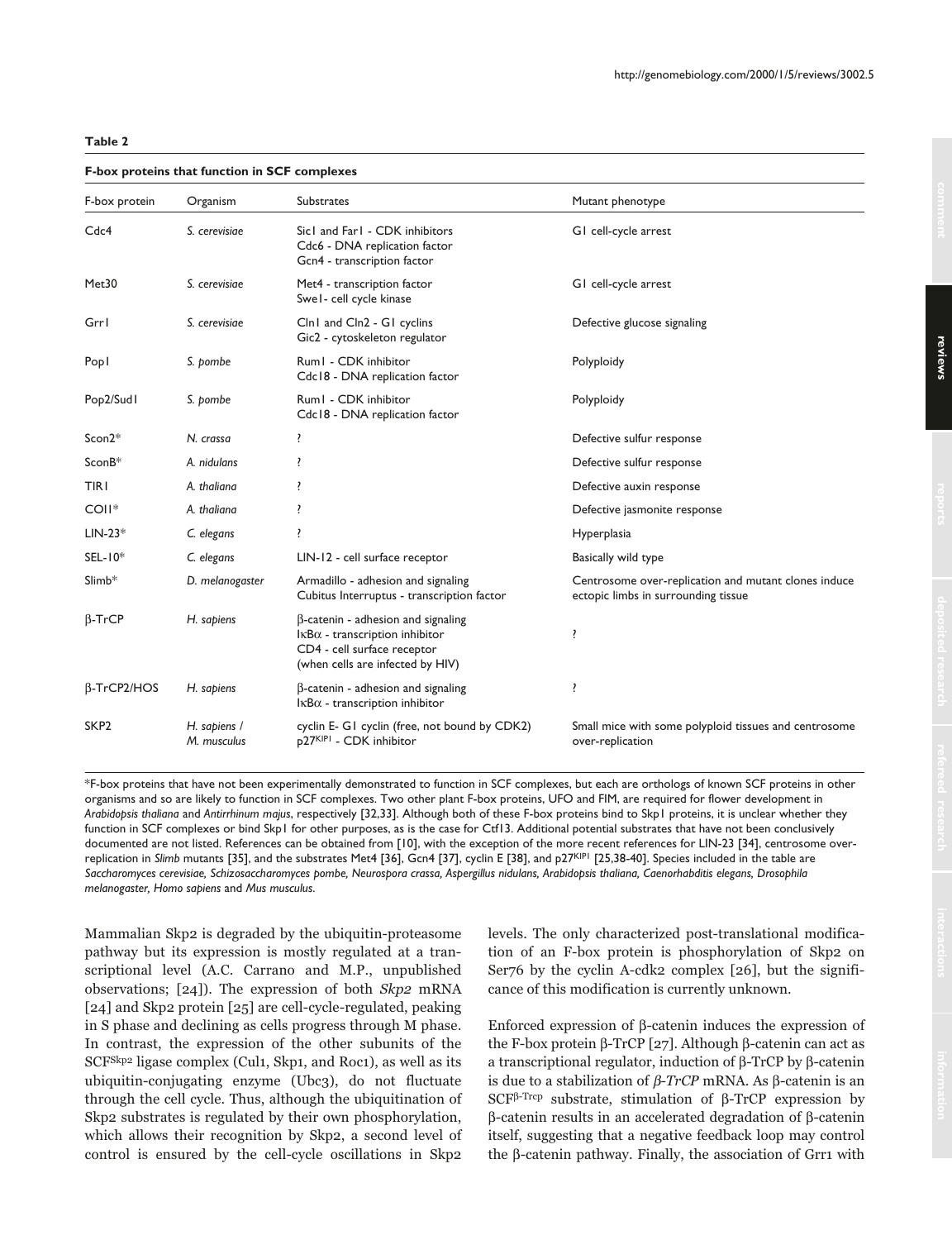Skp1 is regulated by glucose levels [28]. Grr1 is required to transduce the glucose signal to transcriptional regulatory proteins. When glucose levels are high, the post-translational association of Grr1 with Skp1 is markedly increased, and this effect is dependent on the carboxy-terminal region of Grr1.

#### **Frontiers**

Currently, the dominant paradigm for F-box proteins is the SCF complex, in which the F-box motif is required to tether the substrate-binding protein to the complex. Much current research is focused on identifying the F-box proteins that function in SCF complexes and the substrates that are bound by each F-box protein. The functions of the majority of F-box proteins are still unknown. Given the structural diversity of the family, it is likely that they will be involved in diverse cellular activities. Determining the enzymatic functions of these uncharacterized proteins will prove to be an important area of future research.

An open question is whether the F-box motif is specific for binding to Skp1 or Skp1-like proteins (for example, Elongin C). There are currently no examples of F-boxes binding other types of proteins. Interestingly, in C. elegans, where there is such a large number of F-box proteins, the ancestral Skp1 gene has also undergone amplification to produce 17 paralogs [29], potentially increasing the number of F-boxbinding proteins.

In the four years since the discovery of the F-box, intensive research has illuminated the function of F-box proteins in several cellular settings. They are the critical determinant for controlling SCF substrate selection and are positioned as key regulators in many pathways of cell signaling, transcription, and the cell cycle. It is likely that the currently discovered functions are just the tip of the iceberg and that the range of F-box-dependent process will continue to expand.

# **Additional data**

The following additional data are included with the online version of this article: a pdf and text file of the C. elegans F-box proteins with FTH/DUF38, Pfam-B45, or other motifs.

#### **Acknowledgements**

E.T.K. is supported by NIH grant R01-GM55297 and HFSPO grant RG-229; M.P. is supported by HFSPO grant RG0229, an Irma T. Hirschl scholarship, and by the NIH grants R01-CA76584, R01-GM57587, P30-CA16087, and R21-CA66229.

#### **References**

- Kumar A, Paietta JV: The sulfur controller-2 negative regula**tory gene of** *Neurospora crassa* **encodes a protein with betatransducin repeats**. *Proc Natl Acad Sci USA* 1995, **92:**3343-3347. The first description of the protein region that became known as the F box*.*
- 2. Bai C, Sen P, Hofmann K, Ma L, Goebl M, Harper JW, Elledge SJ: **SKP1 connects cell cycle regulators to the ubiquitin proteolysis**

#### **machinery through a novel motif, the F-box**. *Cell* 1996, **86:**263-274.

This work was the first to recognize the F-box as a widespread protein motif, and demonstrated that the F-box bound to the Skp1 protein.

- 3. Cenciarelli C, Chiaur DS, Guardavaccaro D, Parks W, Vidal M, Pagano M: **Identification of a family of human F-box proteins**. *Curr Biol* 1999, **9:**1177-1179. This paper extended the number of known F-box proteins in humans and demonstrated that F-box proteins without WD or LRR motifs can bind to SCF components *in vivo*.
- 4. Winston JT, Koepp DM, Zhu C, Elledge SJ, Harper JW: **A family of mammalian F-box proteins.** *Curr Biol* 1999, **9:**1180-1182. Extended the number of known F-box proteins in humans and mice.
- 5. Clifford R, Lee M-H, Nayak S, Ohmachi M, Giorgini F, Schedl T: **FOG-2, a novel F-box containing protein, associates with the GLD-1 RNA binding protein to direct male sex determination in the** *C. elegans* **hermaphrodite germline**. *Development* 2000, in press.

Demonstrates that the F-box protein FOG-2 functions in a protein complex with the RNA binding protein GLD-1 to repress *tra-2* mRNA translation.

6. **ISREC ProfileScan Server** [http://www.isrec.isb-sib.ch/software/ PFSCAN\_form.html].

This site can be used to search both the Pfam and Prosite databases for F-box motifs.

- 7. Skowyra D, Craig KL, Tyers M, Elledge SJ, Harper JW: **F-Box proteins are receptors that recruit phosphorylated substrates to the SCF ubiquitin-ligase complex**. *Cell* 1997, **91:**209-219. In this seminal paper and the following one, the authors reconstituted active SCF E3 complexes with purified components thereby demonstrating the biochemical action of the complex and the subunit interaction.
- 8. Feldman RMR, Correll CC, Kaplan KB, Deshaies RJ: **A complex of Cdc4p, Skp1p, and Cdc53p/cullin catalyzes ubiquitination of the phosphorylated CDK inhibitor Sic1p**. *Cell* 1997, **91:**221-230. See [7].
- 9. Tyers M, Jorgensen P: **Proteolysis and the cell cycle: with this RING I do thee destroy**. *Curr Opin Genet Dev* 2000, **10:**54-64. Provides an overview of SCF and APC complexes.
- 10. Deshaies RJ: **SCF and Cullin/Ring H2-based ubiquitin ligases**. *Annu Rev Cell Dev Biol* 1999, **15:**435-467. A detailed review of SCF ubiquitin-ligase complexes.
- 11. Craig KL, Tyers M: **The F-box: a new motif for ubiquitin dependent proteolysis in cell cycle regulation and signal transduction**. *Prog Biophys Mol Biol* 1999, **72:**299-328. A second detailed review of SCF ubiquitin-ligase complexes.
- 12. Hershko A, Ciechanover A: **The ubiquitin system**. *Annu Rev Biochem* 1998, **67:**425-479.

A detailed review of the ubiquitin proteolytic pathway. 13. Russell ID, Grancell AS, Sorger PK: **The unstable F-box protein p58-Ctf13 forms the structural core of the CBF3 kinetochore complex**. *J Cell Biol* 1999, **145:**933-950. This work provides evidence that the F-box motif of Ctf13 is required for binding Skp1 and that the CBF3 complex assembles around Ctf13.

- 14. Kaplan KB, Hyman AA, Sorger PK: **Regulating the yeast kinetochore by ubiquitin-dependent degradation and Skp1p-mediated phosphorylation**. *Cell* 1997, **91:**491-500. Describes Skp1 binding to the kinetochore protein Ctf13 and promoting the activating-phosphorylation of Ctf13.
- 15. Doheny KF, Sorger PK, Hyman AA, Tugendreich S, Spencer F, Hieter P: **Identification of essential components of the** *S. cerevisiae* **kinetochore**. *Cell* 1993, **73:**761-774. This paper describes the Ctf13 loss-of-function phenotype.
- 16. Shilatifard A: **Factors regulating the transcriptional elongation activity of RNA polymerase II**. *FASEB J* 1998, **12:**1437-1446. A review of RNA polymerase II transcriptional elongation factors, including the F-box protein Elongin A.
- 17. Aso T, Haque D, Barstead RJ, Conaway RC, Conaway JW: **The inducible elongin A elongation activation domain: structure, function and interaction with the elongin BC complex**. *EMBO J* 1996, **15:**5557-5566.

This work and [18] found that the smallest human or yeast [18] Elongin A region sufficient for binding Elongin C contained the F-box motif.

18. Koth CM, Botuyan MV, Moreland RJ, Jansma DB, Conaway JW, Conaway RC, Chazin WJ, Friesen JD, Arrowsmith CH, Edwards AM: **Elongin from** *Saccharomyces cerevisiae*. *J Biol Chem* 2000, **275:**11174-11180.